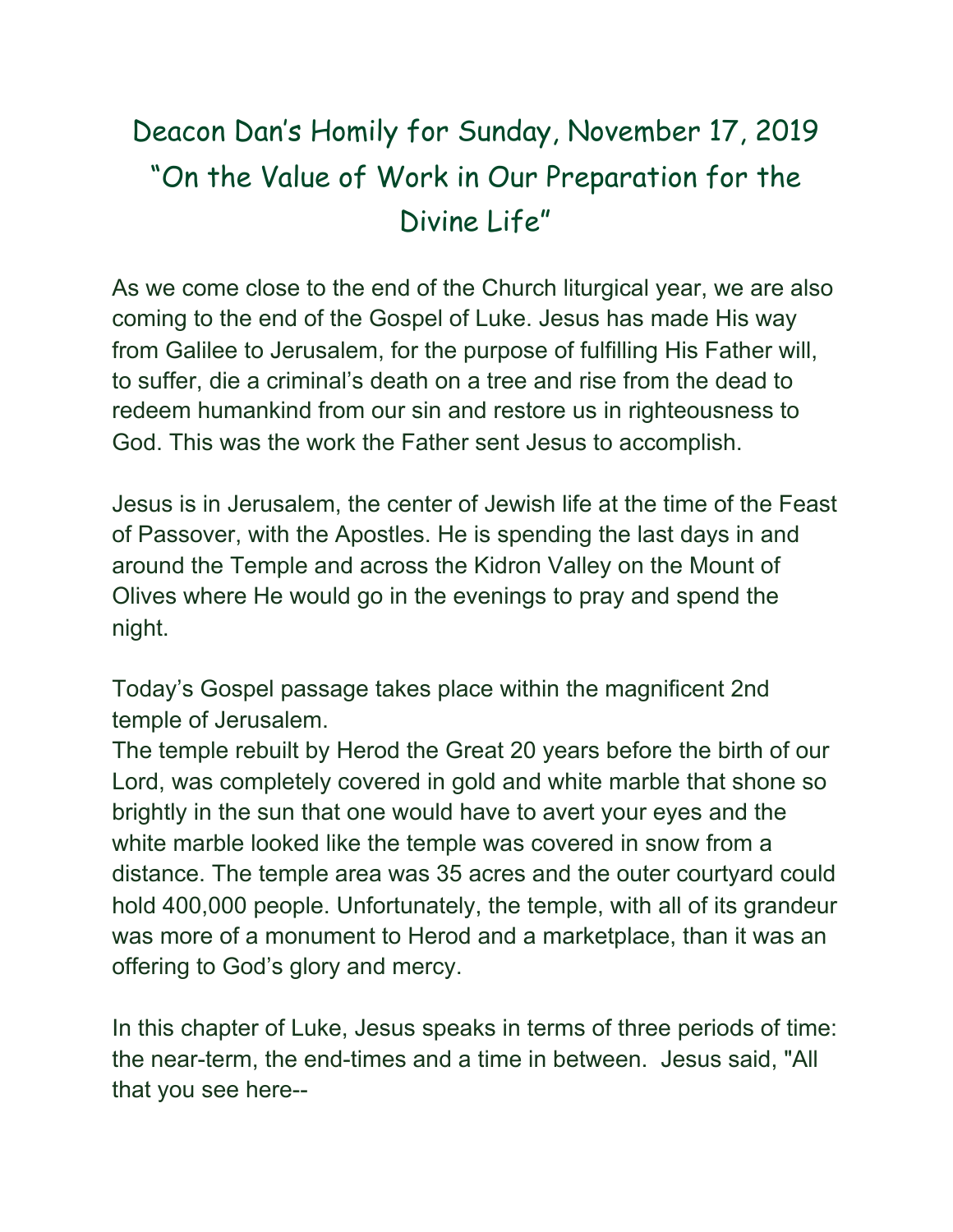the days will come when there will not be left a stone upon another stone that will not be thrown down."

He predicted the temple being completely destroyed, which happened in the year 70 when the Romans took it apart stone by stone salvaging the gold that had melted down between the cracks when fire consumed the temple following a Jewish uprising.

He speaks of the end times, the time of Judgement, when He said, "Nation will rise against nation, and kingdom against kingdom. There will be powerful earthquakes, famines, and plagues from place to place; and awesome sights and mighty signs will come from the sky."

And, He also spoke of an in-between time, "Jerusalem will be trampled underfoot by the Gentiles until the times of the Gentiles are fulfilled." This in-between time, an indeterminate time is now, it is our time. It is our time of preparation; preparation to receive the gift of eternal life; a heavenly reward for cooperating with God's grace on our own, personal path to holiness.

This past week, I've been wrestling with how to tie this Gospel into our own lives.

When I reread the letter from Paul to the Thessalonians about the value of work was reminded of the stones of the laborers who built the temple; those who cut, moved, and stacked the huge stones. And the story of three masons, you know, bricklayers came to mind.

It goes like this. A man came up to three masons on the street of a city working on a huge brick wall and asked each one what he was doing? The first mason said, "I'm just mixing mortar and stacking bricks. He asked the second mason, "What are you doing?" And, the response was I'm building a brick wall. The same question was posed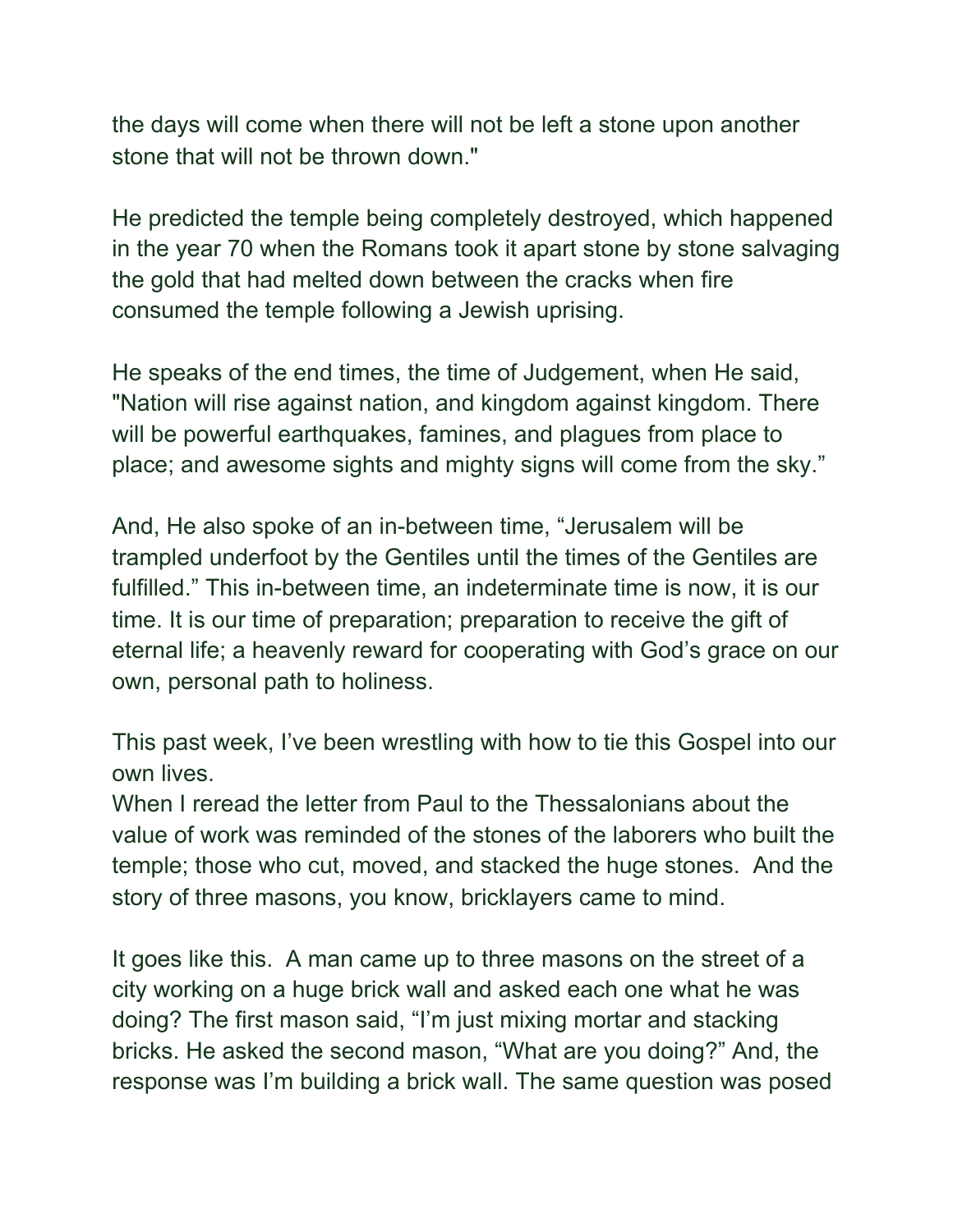to the third mason. The third bricklayer stood up, looked up at the sky above the wall, and said, "I'm building a cathedral, so people can worship God together."

The 3rd mason understood the value of his small tasks, his contribution to the building of the great cathedral. The point is, understanding the value of work has a place in our preparation, honest work has a place in our cooperation with others and with the gifts of God, work has a place in building up God's kingdom, work has a place in our path to holiness.

In Paul's letter, he is chastising some of those in the Church of Thessalonia to get to work and stop being busybodies. He says to them, "Brothers and sisters: You know how one must imitate us. For we did not act in a disorderly way among you, nor did we eat food received free from anyone. On the contrary, in toil and drudgery, night and day we worked, so as not to burden any of you."

Paul actually connects work with life itself when he says, "…when we were here with you, we instructed you that if anyone was unwilling to work, neither should that one eat."

We know what Paul did for a living; he was a tentmaker. Tents were used as a commonplace shelter for anyone who would travel from place to place, or for those who tended flocks, or those who lived outside the cities. This passage tells us that he toiled, he worked for his keep.

He was working, as an example to others, in laborious tasks. Tentmaking is hard work, using hides and fabric, cutting, sewing, and stitching them together. He was working alongside those whom he was, at the same time, evangelizing.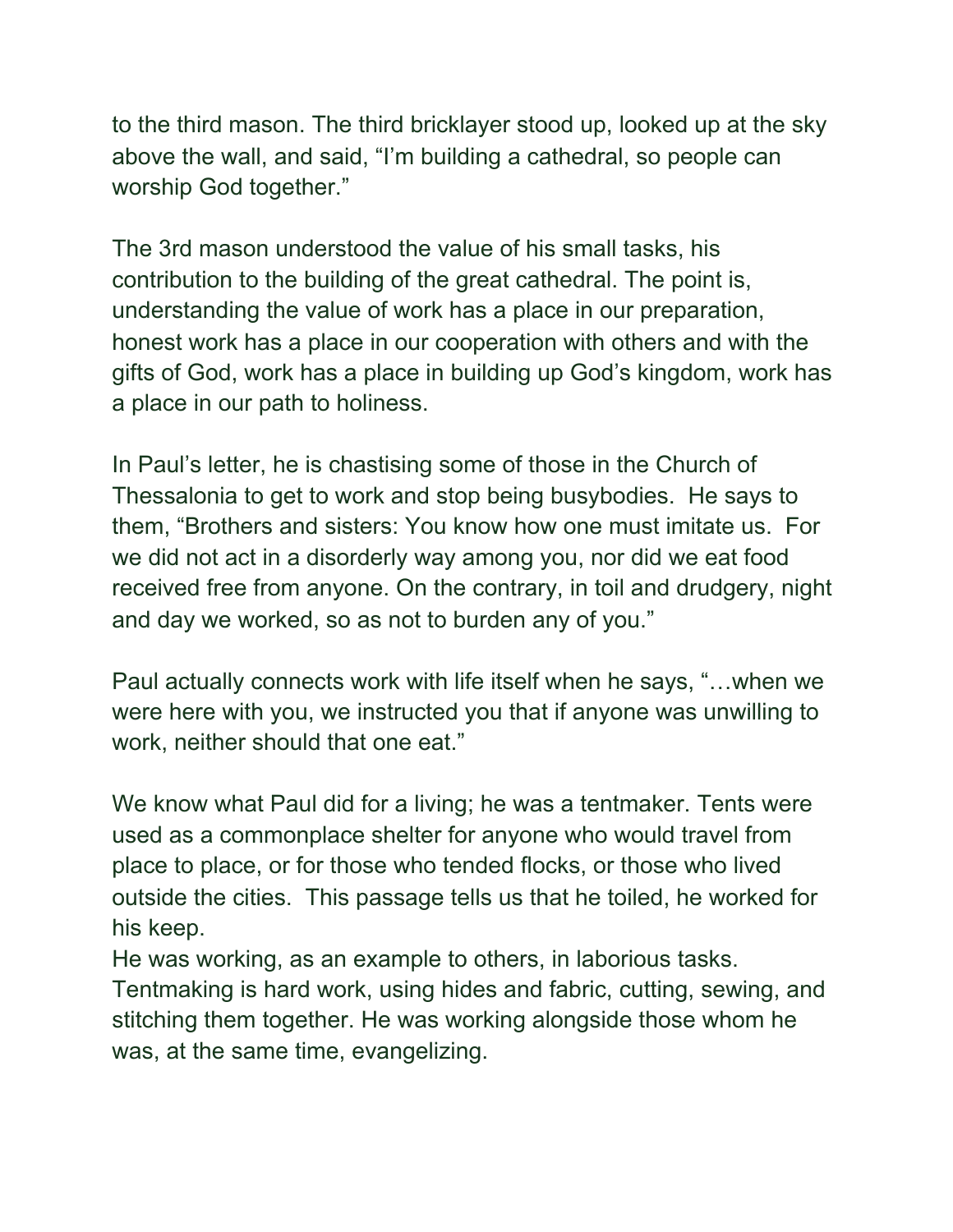Saint John Paul II wrote in his encyclical, "Through Work","---work is a good thing for man…through work man not only transforms nature, adapting it to his own needs, but he also achieves fulfillment as a human being and indeed, in a sense, becomes more a human being."

Some of Saint John Paul's "theology of work" goes all the way back to the Book of Genesis.

As an example Chapter 2 reads, "God blessed the seventh day and made it holy because on it he rested from all the work he had done in creation."

We are created in His image and so it stands that man was given this gift of work, that the Father had exercised, as well. Adam was given work as a "good" before the fall; Again, Genesis states, "The Lord God then took the man and settled him in the garden of Eden, to cultivate and care for it." Are there any gardeners, ranchers or farmers here this morning? You are doing the work of the first job!

For many work unites us with others; whether its work with our hands or intellectual work. It is a social activity, a common enterprise; such as a team of software engineers, our Parish Faith Formation team, firefighters on an Engine Company, or the 49ers. We group together to produce something, some product or service that benefits another… done honestly and with integrity, it is for the good of another.

I'll share with you that I enjoy cabinetmaking and furniture work. The trade has been in my family for generations. One of the places I feel closest to Jesus is in my woodshop. Especially, when I'm working on a project that will be used on His Altar. It is there that sometimes I can feel my hands join with Jesus' carpenter's hands in taking lumber from the trees He has grown to make something that will give Him praise. I